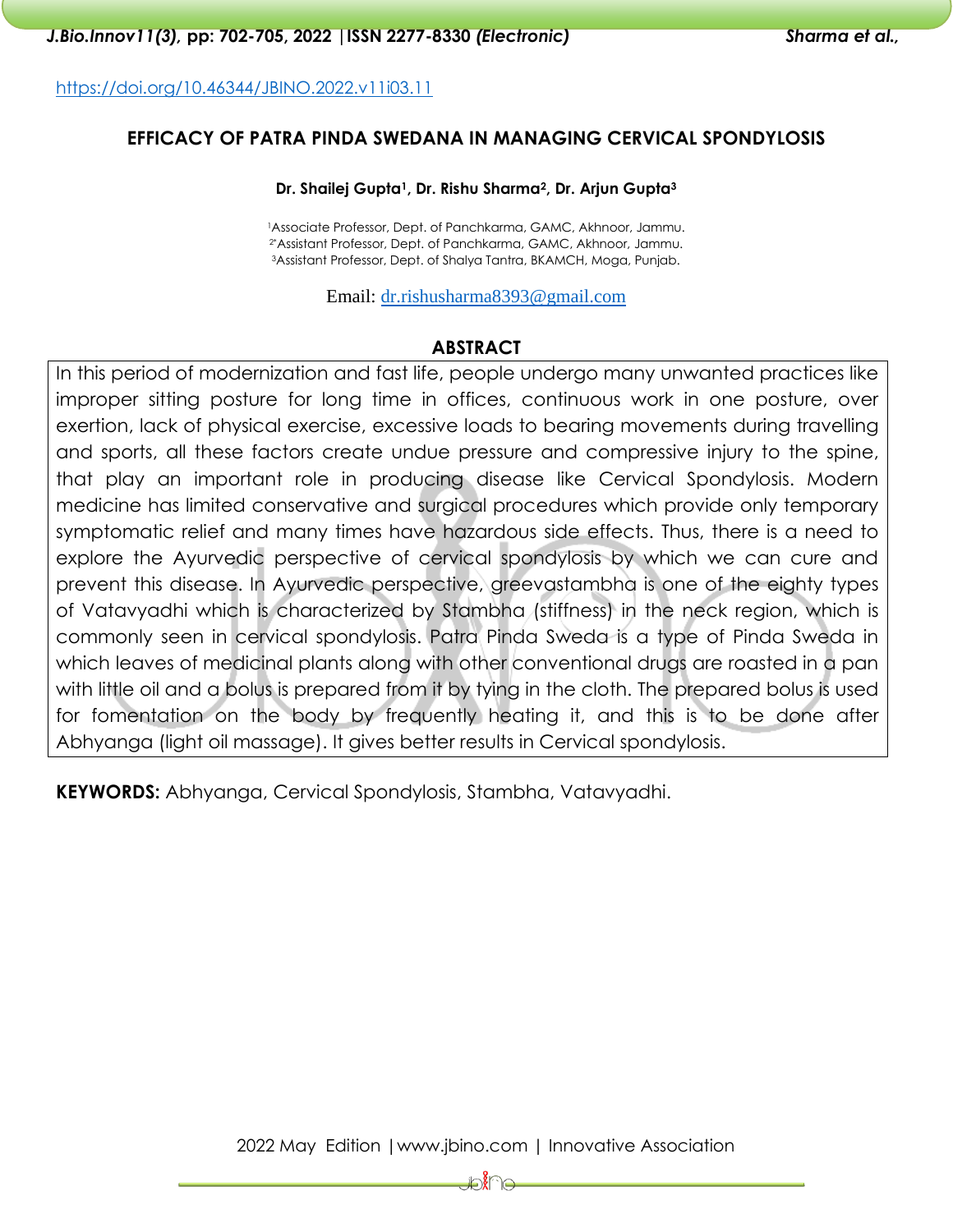#### *J.Bio.Innov11(3),* **pp: 702-705, 2022 |ISSN 2277-8330** *(Electronic) Sharma et al.,*

## **INTRODUCTION:**

Continuous sitting or standing posture, working on computers perpetually and lack of exercise are some of the atrocious components of current lifestyle. The prevailing consequences of such lifestyle appear in numerous problems like metabolic, musculoskeletal etc. Degenerative diseases which are mainly seen in elderly persons are now becoming common in early or middle age persons also. Low backache and neck pain are the most common spinal problems and cervical spondylosis is a common in >30 age group1. Recent studies depicted that cervical spondylosis increases with aging before age 50 years and decreases with aging after age 50 years<sup>2</sup>. Cervical spondylosis or osteoarthritis of the cervical spine produces neck pain radiating to the shoulders or arms with headache (posterior occipital region). Narrowing of the spine canal by osteophytes, ossification of the posterior longitudinal ligament or a large central disk may compress cervical spinal cord3. Age, gender and occupation are the main risk factors for cervical spondylosis4.

In Ayurvedic perspective, greevastambha is one of the eighty types of Vatavyadhi which is characterised by stambha (stiffness) in the neck region<sup>5</sup>, which is commonly seen in cervical spondylosis. Cervical spondylosis may also be considered as greevagata (neck region) sandhivata, especially in degenerative condition. Pain during the flexion – extension of a joint along with swelling and coarse crepitations on joint movement is the

typical clinical features of sandhivata<sup>6</sup>. Acharya sushruta has described manyastambha which is caused by diwaswapna (sleeping during daytime), using pillows inappropriately during sleeping and constant gazing in upward direction, leading to the vitiation of vata and kapha dosha. Such condition may simulate with the condition of cervical spondylitis or acute stage of cervical spondylosis7.

Sankara Sweda is a method in which the materials are tied in a cloth and used for Swedana and it is commonly known as Pinda Sweda8. Patra Pinda Sweda is a type of Pinda Sweda in which leaves of medicinal plants along with other conventional drugs are roasted in a pan with little oil and a bolus is prepared by tying in the cloth. Pinda means bolus, Sweda means sweating. Thus the medicaments, generally tied in a cloth in the form of bolus are heated upto a tolerable temperature and Swedana is done by gently rubbing the bolus over the painful area. Various types of Pinda sweda are being practiced which are Shastika shali pinda sweda (rice bolus fomentation), Patra Pinda Sweda (leaves of medicinal plants which can relieve pain, stiffness and swelling), Jambira Pinda Sweda, Churna Pinda Sweda (herbal powders prepared by pounding the medicinal drugs which can relieve pain), Baluka Swedan (heated sand is tied in the bolus), Anda Sweda, Bhusa Pinda Sweda, Karish Pinda Sweda, etc9.

The leaves generally used in Patra potli Swedan are – Eranda (Ricinus communis), Nirgundi (Vitex negundo), Arka (Calotropis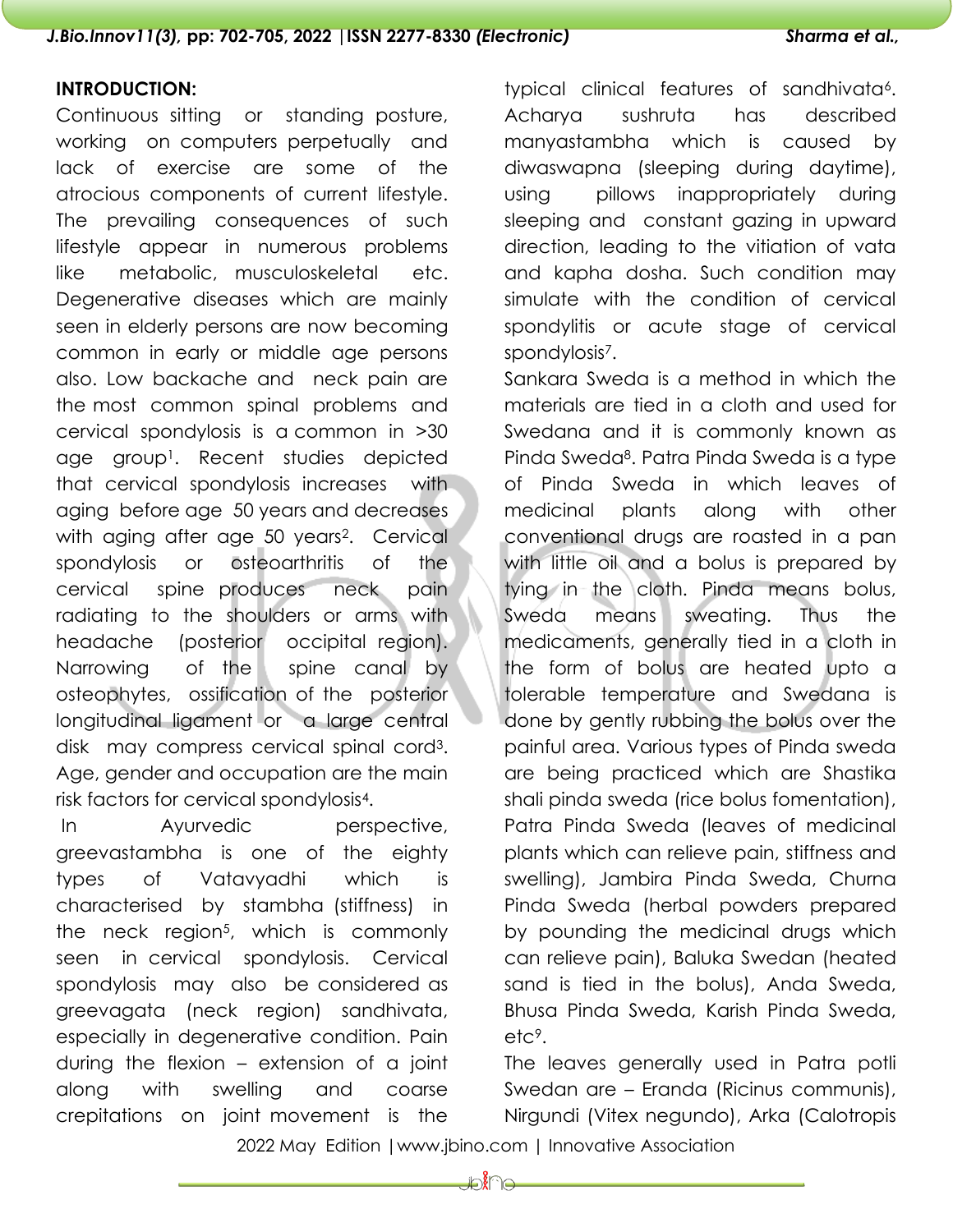## *J.Bio.Innov11(3),* **pp: 702-705, 2022 |ISSN 2277-8330** *(Electronic) Sharma et al.,*

gigantean), Chincha (tamarind), Dhatura (Dhatura metal), Shigru (moringa leaves) etc, Other ingredients like pieces of lemon, coconut grating, Rasnadi Churna, Methika, Saindhava Lavana, Taila etc, cloth for placing the roasted medicine, threads to tie the cloth into bolus, heating apparatus, spoon, pan, spatula, etc are taken. Fresh leaves 500gm in quantity should be collected and chopped into small pieces. Required quantity of Eranda Oil is taken as per the condition in non-stick pan. Slices of 4 lemons are added into it. When the lemon slices become slightly fried the powder of Satahwa and Methika 100 gm is added. Then 50gm scraped coconut is added. When the mixture turns brownish Saindhav is added and stirred well. Then the leaves one by one are added; thicker leaves are added first then thinner. When the leaves are fried the mixture is taken out. The sliced leaves and the other ingredients which are fried and processed in the herbal oils are tied in a clean cloth. The upper free ends of the clothes are tied with strong thick threads so as to form a bolus of Patra Pinda. Four boluses are prepared for proper conduction of the procedure in undisrupted manner.

Once prepared, the bolus is dipped in oil which is kept on heating apparatus at a constant temperature in pan. The Pottali of Patra are gently rubbed with mild pressure in the manner similar to the Abhyanga. The fomentation given by Patra Pinda Swedana should be carried out in all the 7 postures in which Abhyanga (herbal massage) is done so as all parts of the body is equally fomented. The treatment procedure is carried out for 5-10 minutes in

each posture. Thus time duration of the treatment ranges from 30-40 minutes. A uniform temperature of pottalies is maintained by dipping them in heated mixture of medicated decoction & milk. This process is carried out until proper sweating occurs.

#### **DISCUSSION:**

Leaves of medicinal plants having analgesic and anti-inflammatory properties are the important ingredient of the procedure. Patra pottali Sweda relieves pain, stiffness and swelling associated with arthritis and other painful conditions, pacifies the morbidity of Vata, Pitta and Kapha in the affected joints, muscles and soft tissues, causes sweating and brings about lightness and a feeling of health in the affected joints, muscles and soft tissues. Patra Pinda Sweda is highly effective in the management of pain. In pain related arthropathies before Shodhana like Virechana, Patra Pinda Sweda is effective. When the leaves are fried in the oil the Kleda of leaves goes away. First, Abhyanga is to done, then after Patra Pinda Sweda is advisable on the pain affected sight. While practicing Patra Pinda Sweda one should prevent burns and dehydration. In order to prevent the Kapha Utkleshana in Siras, Talam is kept in the scalp in many cases. After the procedure perspiration and increased range of motion can be observed which indicate the Patra Pinda Sweda is beneficial in pain and stiffness.

### **CONCLUSION:**